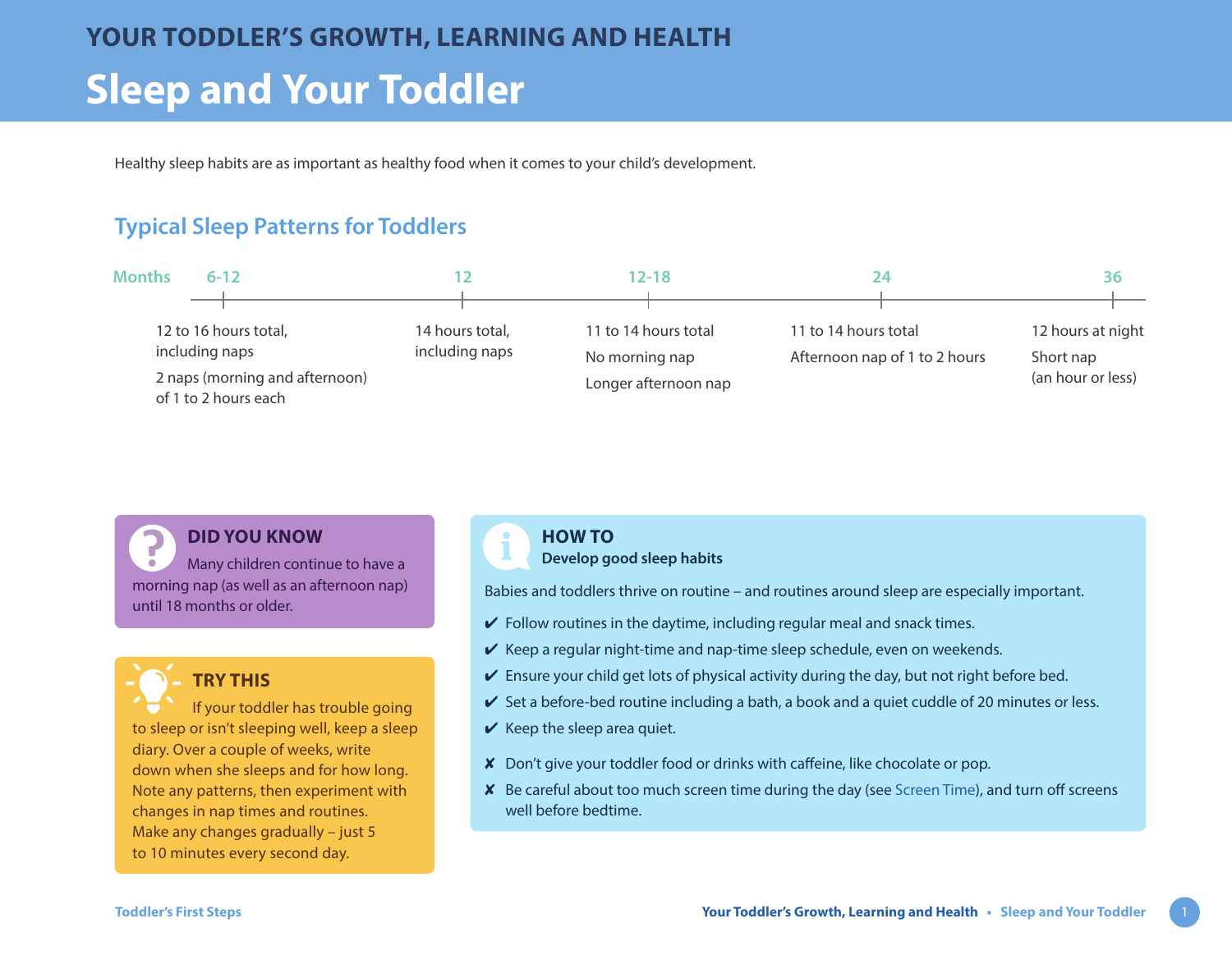## **Falling Asleep on Her Own**

Your child may have gotten used to being breastfed or rocked to sleep when she was a baby. But by learning to fall asleep on her own, she'll be able to settle herself when she partially wakes during the night.

#### Try:

- $\vee$  feeding her earlier in the bedtime routine (about 15 minutes before putting her into bed) so she doesn't associate feeding with sleep
- $\checkmark$  setting a bedtime routine that includes singing a song or reading a story
- $\vee$  putting her into bed awake, patting her gently until she settles, then saying goodnight and leaving
- $\mathbf y$  sitting in a chair chose by the bed with your hand on her if she has a hard time settling, and moving the chair further away each night
- $\vee$  using a nightlight in the corner or having a light on just outside her room if she doesn't like the dark

### **FAMILY STORY**

We started reading to our daughter right before bed when she was a baby. It helped her slow down and understand it was time to sleep. When she was a toddler, she always wanted a story, so it got her into bed. Now, at 12, she's old enough to read herself. But she still loves this close, quiet time with one of us.

# **TRY THIS**

If you have concerns, talk with your health care provider or a public health nurse. They can screen for any issues that may make it difficult for your toddler to sleep well.

# **Waking in the Night**

**DID YOU KNOW** If your child falls asleep somewhere other than her own bed, she's more likely to wake during the night.

Your child may wake up during the night if she's too hot or cold, if she's wet, hungry, teething or sick – or for no reason at all. You can help her learn to go back to sleep on her own by:

- keeping the lights off when you feed or change her during the night
- not making nighttime a time for chatting or playing
- gradually shortening any nighttime feedings so she doesn't fully wake up

If she cries for no particular reason, you can help her learn to settle herself by:

- **1.** going to her, but not picking her up
- **2.** calmly tucking her back into bed and telling her it's time to sleep
- **3.** leaving the room
- **4.** repeating as needed until she falls asleep

You may choose to wait a short time – 2 or 3 minutes – after she starts crying before going to her. If so, over several days you can slowly

increase the amount of time you let her cry before going in. But always check on her right away if she sounds very upset and may be sick or injured.



### **BRAIN BUILDER**

Give your toddler some choices at bedtime, like which story to read or which pajamas to wear.

**DANGER** If your toddler is under 12 months old, always put her to sleep on her back to lower the risk of Sudden Infant Death Syndrome (SIDS).

## **Safer Cribs**

Ensure:

- the crib is approved by Health Canada (ask your health care provider if you're not sure)
- the mattress is in the lowest position if your toddler is able to sit up
- there are no items she could climb on to fall out of the crib
- there are no mobiles or other hanging objects that could strangle her

See *[Baby's Best Chance](https://www.healthlinkbc.ca/pregnancy-parenting/babys-best-chance)* for more information on safer sleep for your 6-month-old.